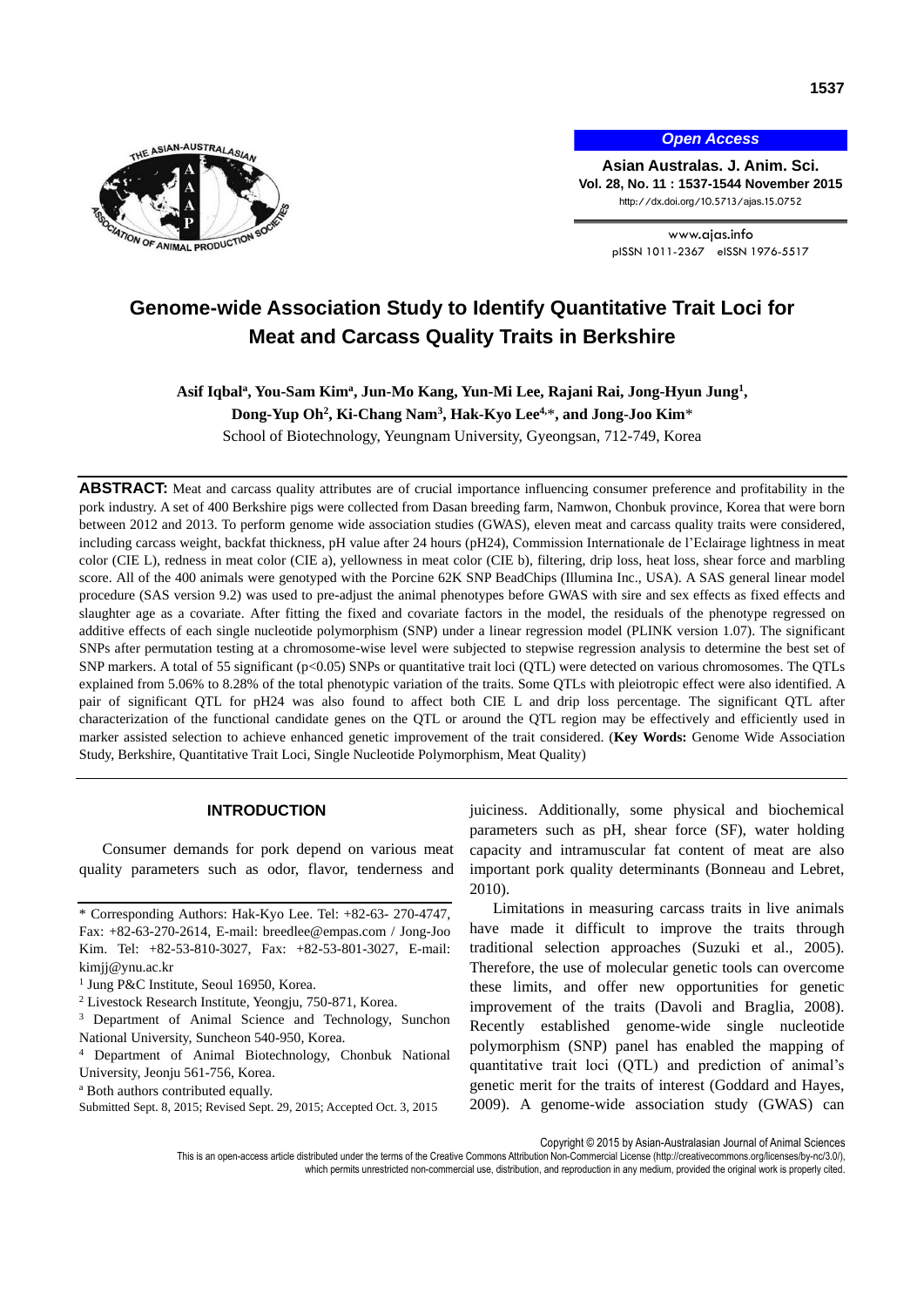significantly improve our understanding of the genetic mechanism underlying the complex traits (Lee et al., 2013). Therefore, the identification of the genomic regions underlying pork quality traits and their applications via marker-assisted selection would allow pig breeders to select at an early age (Luo et al., 2012). GWAS with high density markers exploits linkage disequilibrium (LD) for QTL mapping (Meuwissen et al., 2001).

Berkshire (*Susscrofa domesticus*) pork possesses some merits of meat quality traits such as richness, texture, marbling, juiciness, tenderness and flavor (Goodwin and Burroughs, 1995). Several GWAS in pigs were reported in many pure and crossbreds for various traits including meat and carcass quality traits (Sanchez et al., 2014). To date, 13,958 QTLs were detected in pigs for 668 different traits (animalgenome.org/cgi-bin/QTLdb/index, Release on September 06, 2015).

The main objectives in this study were to perform GWAS with a high-density Porcine SNP62K BeadChip (Illumina, San Diego, CA, USA) in Berkshire to detect significant SNPs or QTLs associated with meat and carcass quality traits, and to detect candidate genes influencing the traits nearby the detected QTLs.

#### **MATERIALS AND METHODS**

#### **Materials and methods**

*Animals and management*: A set of samples (n = 400) from Berkshire pigs that were born between 2012 and 2013 were collected from Dasan breeding farm, Namwon, Cheonbuk province, Korea. The piglets were weaned at 3 to 4 weeks of age and moved into piglet pens, in each of which about 100 piglets were raised for 60 days. Then, the pigs were placed in growth/fattening pens 20 pigs in size for 90 to 120 days. The pigs were fed with the commercial feeds according to the regiments of Purina Ltd.

*Carcass and meat quality measurements*: The pigs were slaughtered approximately at  $211(\pm 23)$  days of age in an abattoir in Namwon and cooled subsequently at 0°C for 24 hour in a chilling room. Carcass and meat quality measurements were performed at Sunchon National University, Korea. For each individual, slaughter age (sage), sex, and year-season of birth were also recorded.

Carcass weight (CWT) and backfat thickness (BF) of each carcass were measured. The parts of loins (*m. longissimus dorsi*) on the left side of the cold carcasses were sampled to determine meat quality parameters. As soon as collected all samples were placed in vacuum bags, transported to the laboratory and then frozen at –50°C until they were analyzed. For analysis of drip loss, and heat loss, only the subcutaneous fat of meat samples was removed. For the other traits, all visible fat was trimmed off. The

surface color and marbling scores of each loin was categorized based on National Pork Producers Council (NPPC) standard (NPCC, 2000). The surface color values were measured by the Commission Internationale de l'Eclairage (CIE)  $L^*$  (lightness),  $a^*$  (redness), and  $b^*$ (yellowness) system using a Minolta colorimeter (Model CR-410, Minolta Co. Ltd., Japan). The colorimeter was calibrated against a white reference tile plate  $(L^* = 89.2, a^*$  $= 0.921$ ,  $b^* = 0.783$ ). The averaged value of five random measurements taken from different locations was used for the statistical analysis. The pH value was determined using a pH meter (Orion 2 Star, Thermo scientific, Beverly, MA 01915, USA). The drip loss was measured as the percentage weight loss of a standardized  $(3\times3\times3$  cm) meat sample placed in a sealed petri-dish at 4°C during the storage of 2 days. The heat (cooking) loss was determined as the percentage weight loss of a standardized  $(3\times3\times3$  cm) meat sample after cooking in an electric grill with double pans (Nova EMG-533, 1,400 W, Evergreen enterprise, Seoul, Korea) for 90 s until the internal temperature of the meat sample reached 72°C. For, SF measurement, the samples were prepared a cubic form (30×30×20 mm), heated until internal temperature of the samples reached  $72^{\circ}C \pm 2^{\circ}C$ , and then cooled for 30 min at room temperature. Each sample was cut perpendicular to the longitudinal orientation of the muscle fiber with a Warner-Bratzler shear attachment on a texture analyzer (TA-XT2, Stable Micro System Ltd., Godalming, UK). The maximum SF value (kg) was recorded for each sample. Test and pre-test speeds were set at 2.0 mm/s while the post-test speeds were set at 5.0 mm/s.

#### **Molecular data**

Using the *Infinium HD Assay Ultra* Protocol (Illumina), all of the 400 animals were genotyped with the Porcine 62K SNP BeadChips (Illumina Inc., USA). A total of 62,163 SNPs were embedded on the chip that covered the entire porcine genome. For subsequent data analysis, a subset of SNP was selected by removing the SNPs on sex chromosomes. After initial filtering, 56,517 SNPs were used for further analysis. All SNPs underwent the process of quality control (QC) based on the following criteria: i) eliminating individuals with call rates less than 90%, ii) removing SNPs with minor allele frequency less than 1%, iii) filtering out SNPs with call rates less than 90%, iv) removing SNPs with significant departure from Hardy Weinberg equilibrium  $(p<0.001)$ . These procedures were implemented with PLINK v1.7 (Purcell et al., 2007). A number of 41,082 SNPs and 313 individuals passing QC thresholds were used for further data analysis. The chromosomal positions referred to the pig genome build 10.2 (Gorenen et al., 2012).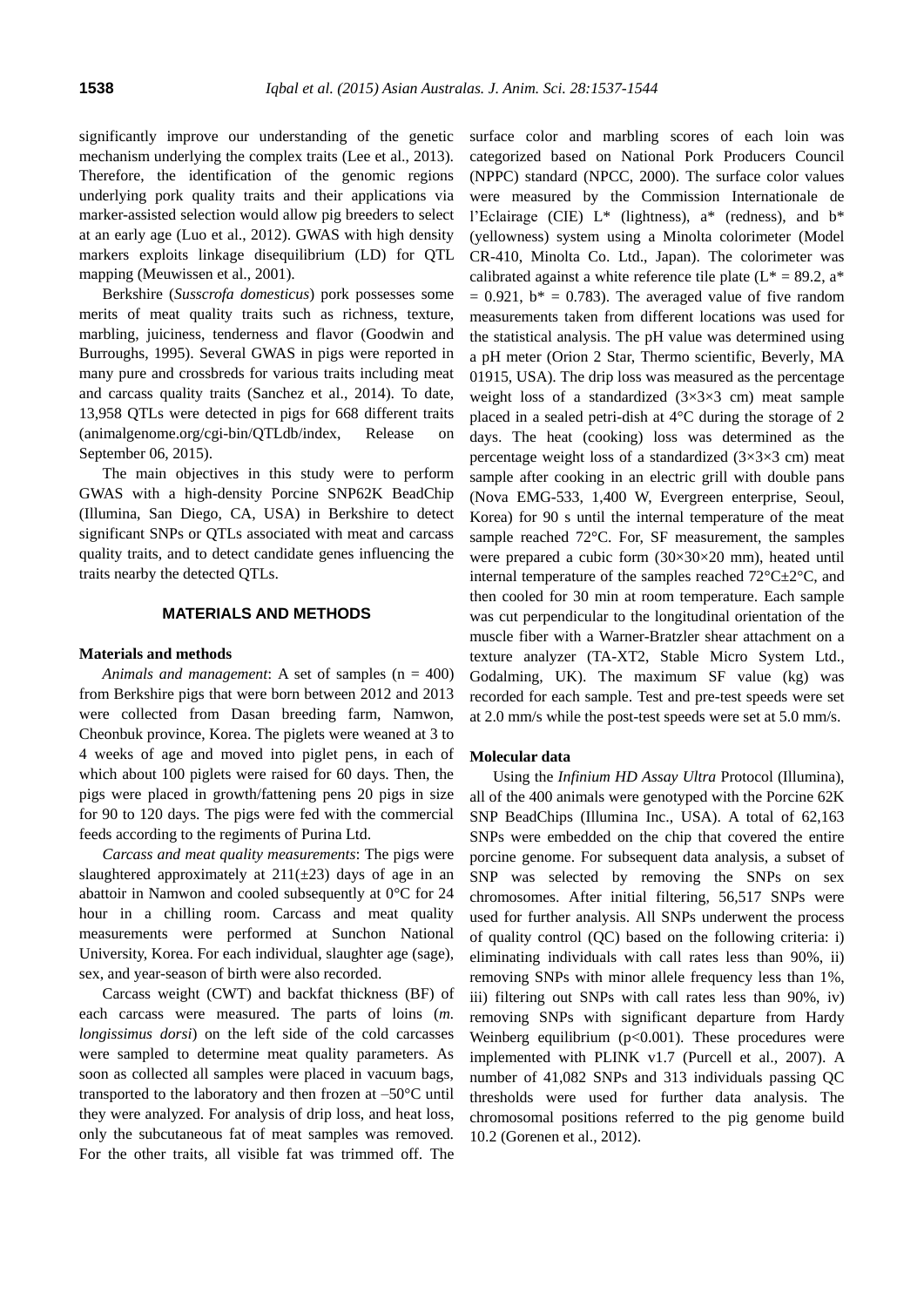#### **Statistical analysis**

A SAS general linear model (GLM) procedure (SAS version 9.2) was used to pre-adjust the animal phenotypes before GWAS testing. Both sire and sex effects were fitted as fixed effects, while slaughter age was considered as a covariate in the SAS GLM model. Then, the residuals of each phenotype were regressed on additive effects of each SNP under a simple linear regression additive model (Purcell et al, 2007), by assigning SNP genotypes of AA, AB and BB with 1, 0, and –1, respectively, reflecting a substitution effect of allele A on allele B.

After linear regression analysis, permutation tests were performed for 1,000 times on each chromosome at 0.05 chromosome-wide level, such that the SNPs were arranged in ascending order of the *p* values (Purcell et al., 2007). The top 50th SNP on each chromosome were selected for further stepwise regression analysis. Among the significant SNPs, the best set of SNP markers were selected using the stepwise regression procedure (Neter et al., 1990), because some of the significant SNPs would yield redundant information due to LD between closely linked SNPs, i.e a non-random association between alleles of different SNPs. Inclusion and exclusion of each SNP out of the model was determined at 0.001 level (Lee et al., 2013). For significant SNPs, phenotypic variation explained by each (*j<sup>th</sup>*) SNP  $(S^2_{\text{supj}})$  was calculated as  $\sum_{i=1}^3 \alpha_i^2 f_i - \mu^2$ , where *i* denotes each genotype,  $\alpha_i$  is the allele substitution effects ( $\alpha_i = -\hat{a}$ ,  $0, +\hat{a}$  for BB, AB, and AA genotypes, respectively, in which  $\hat{a}$  was estimated from the simple regression analysis for the SNP),  $f_i$  is the frequency of  $i^{th}$  genotype,  $\mu$  is the population mean that can be expressed as  $\hat{a}$  ( $f_{AA}$  -  $f_{BB}$ ) (Falconer and Mackay, 2006). Proportion of phenotypic variance due to the *j*<sup>th</sup> SNP was then estimated as  $S^2_{supj}/S^2_p$ , in which  $S_p^2$  is phenotype variance that was obtained from residual values of the trait, after adjusting the fixed effect and/or covariate effects. Therefore, the estimate proportion of phenotype variance due to all of the significant SNPs

was estimated as  $\sum_{s \leq N} S_{SNPj}^2$  $^i\!/_{S_p^2}.$ 

# **RESULTS AND DISCUSSIONS**

From the summary statistics of the phenotypes of the studied traits, the highest variability of 66.08% was found in drip loss (%), followed by filtering (39.12%), marbling scores (30.69%), SF (25.70%), heat loss (24.71%), CIE b (21.53%), CIE a (7.12%), CIE L (5.57%) and pH 24 hour postmortem (4.14%). The lowest variability was found as 4.14% in pH 24 hour (Table 1).

A total of 55 SNPs were detected on different chromosomes after the stepwise regression procedures for the meat and carcass quality traits. All the SNPs were found to be distributed across almost the entire genome. Some QTL with pleiotropic effects were also identified. A QTL located on *Sus scrofa* chromosome (SSC)12 at 1.16 Mb affecting pH24 hours postmortem was found to affect pork color L and the QTL on SSC16 at 76.4 Mb for pH24 influenced drip loss percentage (Table 2).

#### **Carcass weight**

For CWT, four significant SNPs were detected on SSCs 12, 15, 16, and 17. The SNP located on SSC 17 at 53.4 Mb accounted for the greatest proportion of phenotypic variance of 6.25% to the total variance explained by all SNPs (Table 2). We found a significant SNP at 45.2 Mb on SSC16 for CWT which lies close to the significant SNP reported to be associated with ham weight in commercial Large white pigs by Sanchez et al., 2014). In this study, we detected QTL at 10.78 Mb on SSC12 affecting CWT residing within the genomic region affecting carcass length in a Duroc and Pietrain crossbred population reported by Liu et al. (2007), which supports our findings. The significant SNP at 53.4Mb on SSC17 was located within the significant QTL region (45 to 68.9 Mb) influencing carcass length in Wild Boar, Meishan and Pietrain crossbred

**Table 1.** Summary statistics for meat and carcass quality traits in a Berkshire population

| Trait                  | N   | Average | <b>SD</b> | Minimum | Maximum | <b>CV</b> |
|------------------------|-----|---------|-----------|---------|---------|-----------|
| Carcass weight (kg)    | 313 | 88.08   | 5.69      | 73.00   | 111.00  | 6.46      |
| Backfat thickness (mm) | 313 | 25.03   | 0.37      | 13.00   | 37.00   | 21.44     |
| pH24 hour              | 313 | 5.83    | 0.24      | 5.05    | 6.740   | 4.14      |
| <b>CIEL</b>            | 313 | 50.52   | 2.81      | 42.39   | 58.42   | 5.57      |
| CIE a                  | 313 | 16.21   | 1.15      | 13.19   | 19.95   | 7.12      |
| CIE b                  | 313 | 5.18    | 1.12      | 2.68    | 8.29    | 21.53     |
| Filtering              | 313 | 53.83   | 21.06     | 10.00   | 130.00  | 39.12     |
| Drip loss $(\%)$       | 313 | 3.29    | 2.18      | 0.11    | 13.19   | 66.08     |
| Heat loss $(\%)$       | 313 | 16.21   | 4.00      | 7.57    | 32.90   | 24.71     |
| Shear force (kg)       | 313 | 2.64    | 0.68      | 1.28    | 5.22    | 25.70     |
| Marbling score         | 313 | 2.17    | 0.67      | 1.00    | 4.70    | 30.69     |

SD, standard deviation; CV, coefficient of variation (%); CIE, Commission Internationale de l'Eclairage.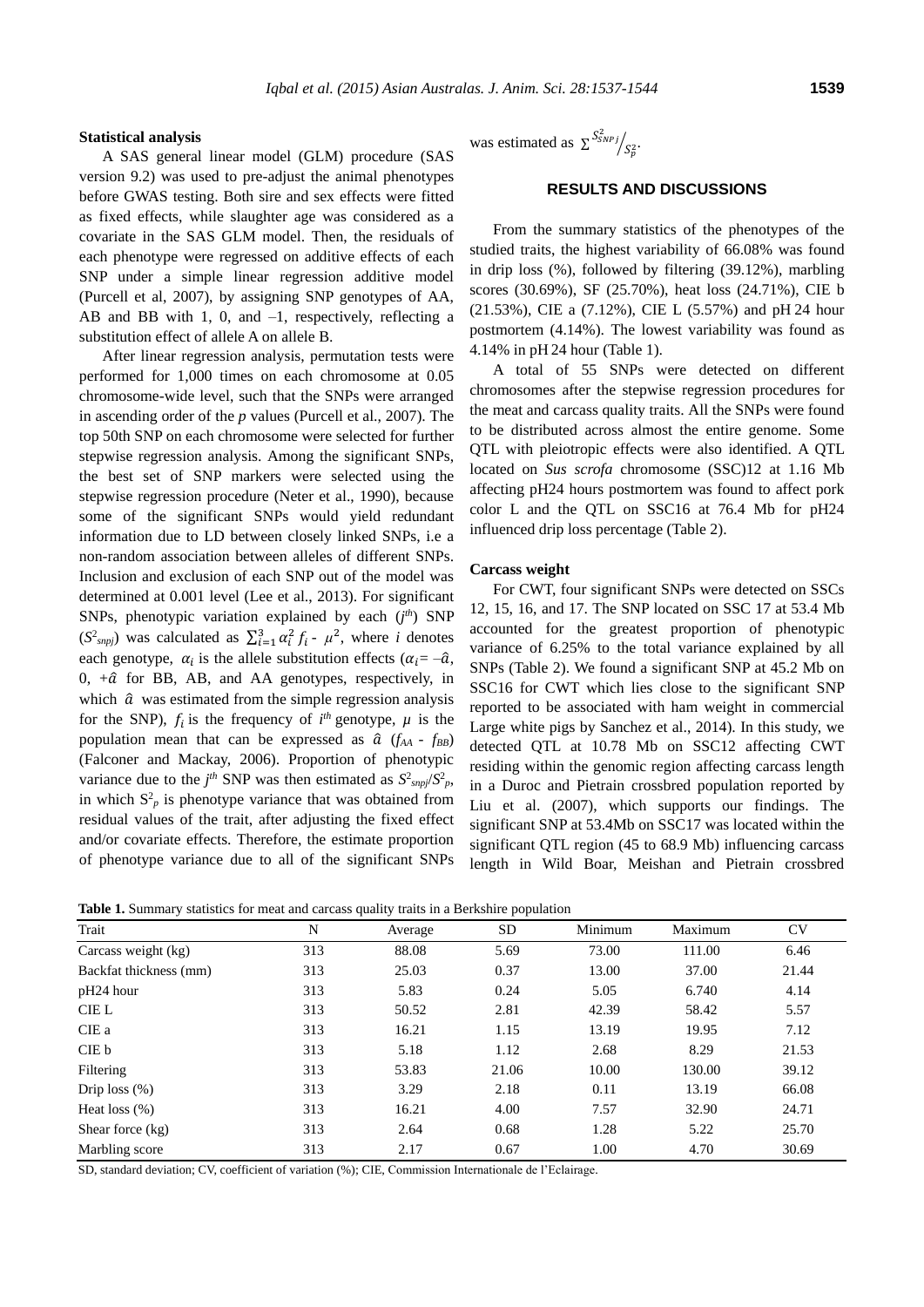**Table 2.** Identities, positions of the SNPs with significant effects on meat quality traits in a Berkshire population

| Trait/SNP marker <sup>1</sup> | SNP <sup>2</sup>         | <b>SSC</b>               | bp <sup>3</sup> | Additive <sup>4</sup> | $\rm SE$ | p <sup>5</sup> | % $\sigma_p^{26}$ |
|-------------------------------|--------------------------|--------------------------|-----------------|-----------------------|----------|----------------|-------------------|
| Carcass weight                |                          |                          |                 |                       |          |                |                   |
| MARC0025918                   | $[A/G]$                  | 12                       | 10,777,057      | $-1.50$               | 0.46     | $0.00\,$       | 5.58              |
| ASGA0095872                   | [A/G]                    | 15                       | 21,585,578      | 1.09                  | 0.46     | $0.02\,$       | 5.35              |
| ALGA0091627                   | [G/A]                    | 16                       | 45,233,814      | 1.84                  | 0.69     | $0.01\,$       | 5.34              |
| ASGA0078307                   | [A/G]                    | $17\,$                   | 53,482,341      | 1.99                  | 0.78     | $0.01\,$       | 6.25              |
| Back fat thickness            |                          |                          |                 |                       |          |                |                   |
| H3GA0035335                   | $[\rm{A/G}]$             | 13                       | 5,023,462       | 1.62                  | $0.50\,$ | $0.00\,$       | 5.78              |
| ALGA0072260                   | [A/G]                    | 13                       | 86,889,611      | 1.46                  | 0.35     | < 0.0001       | 6.63              |
| ASGA0059060                   | $[\mathrm{A/G}]$         | 13                       | 149,427,695     | $-2.57$               | 0.73     | $0.00\,$       | 6.26              |
| ALGA0086196                   | [G/A]                    | 15                       | 55,469,449      | 0.97                  | 0.44     | 0.03           | 5.53              |
| ALGA0087932                   | [G/A]                    | 15                       | 90,770,692      | $-1.06$               | 0.37     | $0.00\,$       | 6.93              |
| H3GA0044733                   | [A/G]                    | 15                       | 101,830,374     | $-2.00$               | 0.57     | 0.00           | 5.24              |
| M1GA0021029                   | [G/A]                    | 16                       | 56,373,766      | $-0.77$               | 0.37     | $0.04\,$       | 6.84              |
| pH 24 hour                    |                          |                          |                 |                       |          |                |                   |
| ASGA0005829                   | [G/A]                    | $\mathbf{1}$             | 196,160,399     | 0.12                  | 0.03     | 0.00           | 6.12              |
| H3GA0054139                   | [G/A]                    | $\sqrt{6}$               | 89,230,576      | 0.08                  | 0.03     | $0.00\,$       | 6.19              |
| ASGA0084331                   | [A/C]                    | 12                       | 1,169,606       | 0.08                  | $0.02\,$ | < 0.0001       | 8.29              |
| ASGA0097313                   | [A/G]                    | 13                       | 139,621,909     | $0.07\,$              | $0.02\,$ | $0.00\,$       | 5.92              |
| ALGA0114198                   | [A/G]                    | 16                       | 76,477,777      | $-0.08$               | 0.04     | 0.05           | 6.52              |
| MARC0021023                   | [G/A]                    | $17\,$                   | 18,443,559      | $-0.08$               | 0.03     | $0.01\,$       | 5.34              |
| ALGA0096742                   | [A/G]                    | $18\,$                   | 357,431         | $-0.04$               | 0.02     | $0.02\,$       | 5.21              |
| ${\rm CIE}$ L                 |                          |                          |                 |                       |          |                |                   |
| ALGA0000882                   | [A/G]                    | $\mathbf{1}$             | 8,165,225       | 0.51                  | 0.20     | $0.01\,$       | 5.26              |
| ASGA0091444                   | [A/G]                    | $\sqrt{6}$               | 66,415,891      | 0.99                  | 0.30     | $0.00\,$       | 6.02              |
| ALGA0038747                   | [G/A]                    | 7                        | 12,519,137      | $0.60\,$              | $0.20\,$ | $0.00\,$       | 5.46              |
| ALGA0046640                   | $[A/G]$                  | $\,8\,$                  | 16,903,059      | $-0.76$               | 0.21     | 0.00           | 5.77              |
| M1GA0012732                   | [C/A]                    | $\boldsymbol{9}$         | 6,121,717       | $-0.89$               | 0.38     | $0.02\,$       | 6.10              |
| ASGA0084331                   | [A/C]                    | 12                       | 1,169,606       | $-0.81$               | 0.24     | $0.00\,$       | 5.06              |
| CIE a                         |                          |                          |                 |                       |          |                |                   |
| ASGA0014373                   | [A/G]                    | 3                        | 5,383,015       | $-0.33$               | 0.14     | $0.02\,$       | 6.49              |
| ASGA0095684                   | [A/G]                    | $\mathfrak s$            | 13,540,809      | $-0.28$               | 0.09     | $0.00\,$       | 5.74              |
| ALGA0119652                   | [A/G]                    | $\sqrt{6}$               | 81,530,709      | $-0.30$               | 0.09     | $0.00\,$       | 7.22              |
| ASGA0044261                   | [G/A]                    | 9                        | 59,821,223      | $-0.55$               | 0.12     | < 0.0001       | 6.05              |
| ALGA0063328                   | [C/A]                    | 11                       | 54,481,943      | $-0.32$               | 0.12     | 0.01           | 5.72              |
| CIE b                         |                          |                          |                 |                       |          |                |                   |
| M1GA0001181                   | $\left[{\rm G/A}\right]$ | $\mathbf{1}$             | 28,666,168      | 0.19                  | 0.08     | $0.02\,$       | 6.12              |
| ALGA0027450                   | [G/A]                    | $\overline{\mathcal{L}}$ | 99,862,180      | $0.20\,$              | $0.08\,$ | $0.02\,$       | 6.82              |
| H3GA0014315                   | [A/G]                    | $\overline{4}$           | 111,871,874     | $-0.25$               | $0.10\,$ | $0.01\,$       | 6.96              |
| BGIS0008247                   | [A/G]                    | 7                        | 30,146,111      | 0.31                  | $0.08\,$ | $0.00\,$       | 7.13              |
| M1GA0013521                   | [A/G]                    | $\boldsymbol{9}$         | 78,521,305      | 0.24                  | $0.08\,$ | $0.00\,$       | 6.17              |
| ASGA0049404                   | [A/G]                    | 11                       | 3,203,989       | $-0.24$               | $0.10\,$ | $0.02\,$       | 5.50              |
|                               |                          |                          |                 |                       |          |                |                   |
| MARC0014510                   | [G/A]                    | $17\,$                   | 50,786,626      | $-0.18$               | 0.09     | 0.04           | 5.37              |
| Filtering                     |                          |                          |                 |                       |          |                |                   |
| MARC0002939                   | $\left[{\rm A/G}\right]$ | $\mathbf{1}$             | 7,098,230       | 6.65                  | 1.53     | < 0.0001       | 5.91              |
| H3GA0028462                   | [A/G]                    | 9                        | 141,320,677     | 11.98                 | 2.88     | < 0.0001       | 6.00              |

population (Pierzchala et al., 2003).

## **Back fat thickness**

Seven significant SNPs (QTLs) for BF were detected, among which the most significant SNP was found at 86.9

Mb on SSC13. On SSCs 13 and 15, a set of three SNPs were found on each chromosome (Table 2). The greatest proportion of phenotypic variance was estimated as 6.93%, explained by the SNP residing at 90.8 Mb of SSC15 (Table 2). We found a cluster of three significant SNPs for backfat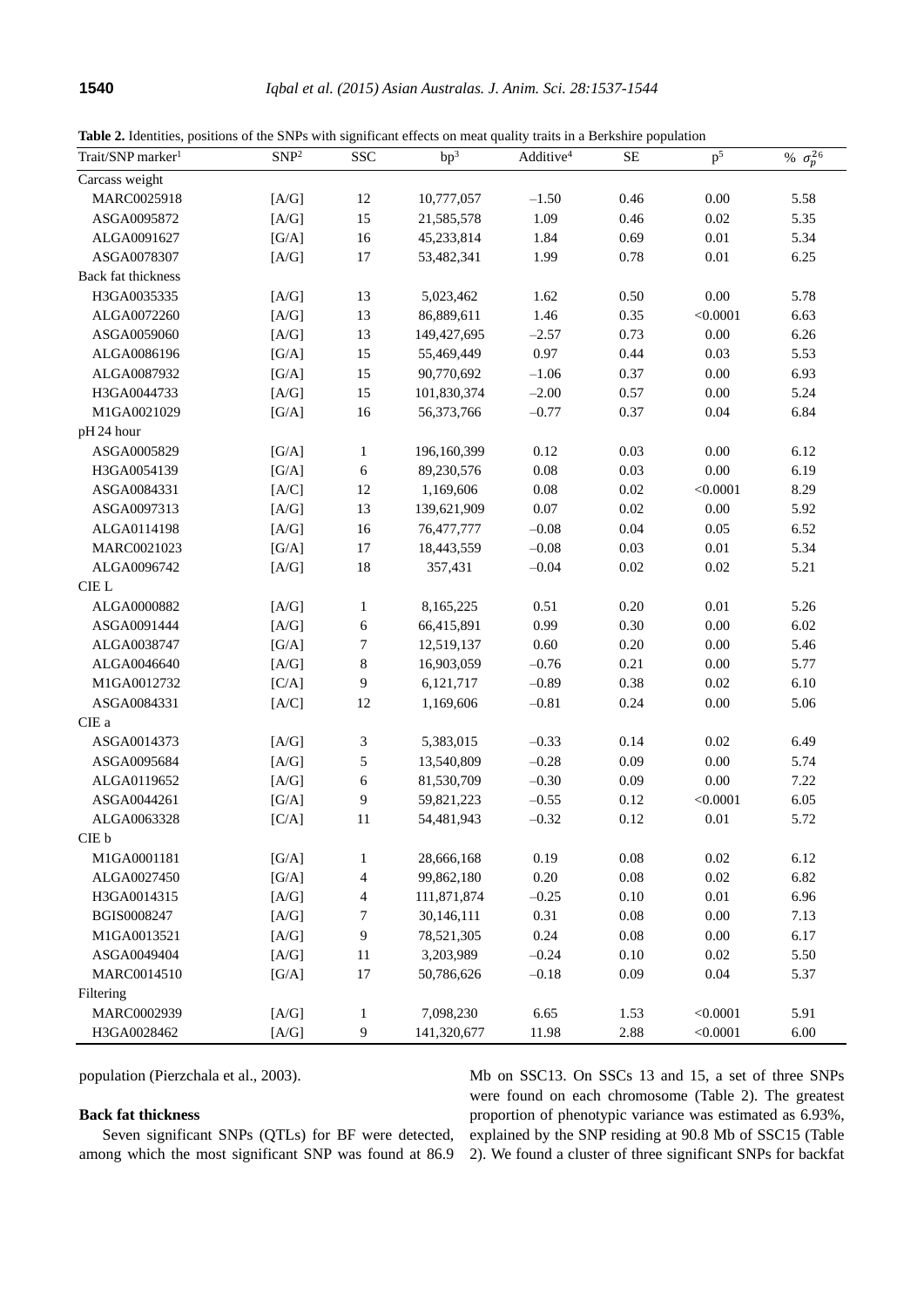**Table 2.** Identities, positions of the SNPs with significant effects on meat quality traits in a Berkshire population (continued)

| Trait/SNP marker <sup>1</sup> | SNP <sup>2</sup> | <b>SSC</b> | bp <sup>3</sup> | Additive <sup>4</sup> | SE   | p <sup>5</sup> | % $\sigma_p^{26}$ |
|-------------------------------|------------------|------------|-----------------|-----------------------|------|----------------|-------------------|
| Drip loss                     |                  |            |                 |                       |      |                |                   |
| MARC0049833                   | [A/C]            | 3          | 31,924,019      | 2.73                  | 0.68 | < 0.0001       | 6.90              |
| ALGA0114198                   | [A/G]            | 16         | 76,477,777      | 1.56                  | 0.35 | < 0.0001       | 8.15              |
| Heat loss                     |                  |            |                 |                       |      |                |                   |
| ALGA0114914                   | [G/A]            | 3          | 32,478,846      | $-1.57$               | 0.47 | 0.00           | 8.22              |
| ALGA0123481                   | [G/A]            | 8          | 109,614,244     | 0.84                  | 0.30 | 0.01           | 5.40              |
| ASGA0082932                   | [G/A]            | 12         | 42,812,890      | $-0.81$               | 0.28 | 0.00           | 5.09              |
| ALGA0073197                   | [G/A]            | 13         | 186,717,689     | $-0.82$               | 0.31 | 0.01           | 5.71              |
| ALGA0081112                   | [G/A]            | 14         | 117,412,009     | 0.67                  | 0.31 | 0.03           | 5.45              |
| ALGA0105523                   | [G/A]            | 15         | 953,423         | 0.71                  | 0.32 | 0.03           | 6.25              |
| MARC0034674                   | [A/G]            | 15         | 1,215,287       | 0.95                  | 0.40 | 0.02           | 6.67              |
| Shear force                   |                  |            |                 |                       |      |                |                   |
| M1GA0023271                   | [G/A]            | 18         | 28,355,414      | 0.23                  | 0.07 | 0.00           | 5.85              |
| MARC0056150                   | [A/C]            | 18         | 33, 203, 788    | 0.18                  | 0.05 | 0.00           | 5.51              |
| <b>Marbling Score</b>         |                  |            |                 |                       |      |                |                   |
| DIAS0004749                   | [G/A]            | 7          | 52,867,658      | 0.56                  | 0.16 | 0.00           | 5.55              |
| SIRI0001351                   | [G/A]            | 9          | 96,041,861      | $-0.12$               | 0.05 | 0.01           | 6.01              |
| ALGA0124271                   | [A/G]            | 12         | 53,987,267      | 0.11                  | 0.05 | 0.03           | 5.68              |
| H3GA0034708                   | [G/A]            | 12         | 54,757,299      | $-0.20$               | 0.08 | 0.01           | 5.57              |
| DRGA0013681                   | [G/A]            | 14         | 18,435,530      | $-0.18$               | 0.06 | 0.00           | 6.25              |
| ASGA0072799                   | [G/A]            | 16         | 14,210,491      | 0.29                  | 0.07 | < 0.0001       | 5.74              |

SNP, single nucleotide polymorphism; SSC, *Sus scrofa* chromosome; SE, standard error.

<sup>1,3</sup> SNP marker annotations and their positions.

<sup>2</sup> Alternative nucleotides.

<sup>4</sup>Estimates of additive effects of the SNP.

<sup>5</sup> Comparison-wise *p*-value of the test statistic against the null hypothesis of no SNP effect under the one SNP model

6 Proportion of phenotypic variance explained by each SNP or across all of the significant SNPs for the given trait.

located at 55.4 to 101 Mb on SSC15, which agrees with the results of Liu et al. (2007) who detected a QTL for the same trait within the same position. In this study, detection of a significant QTL at 56.3 Mb of SSC16 is supported by Liu et al. (2007) and Edwards et al. (2008) who reported QTL on the same chromosome at 25.8 cM (corresponding to 1.16 to 67.6 Mb) and 55 cM (22.3 to 71.8 Mb) for BF, respectively. Our detected significant SNP on SSC15 at 101.8 Mb is in line with the detected QTL for the backfat at 102 Mb in Italian Large White pig reported by Fontanesi et al. (2012).

#### **pH 24 hours postmortem**

We found seven significant SNPs for pH24 on SSCs 1, 6, 12, 13, 16, 17, and 18. The most significant  $(p<0.001)$ QTL for pH24 was located at 1.2 Mb position of SSC12, with 8.3% proportion of phenotypic variance (Table 2). In this study, we detected QTL for pH24 at 89.2 Mb of SSC6 which is in agreement with Yue et al. (2003) who reported QTL for the same trait in Wild Boar, Mehisan and Pietrian crosses. A significant SNP at 76.4 Mb of SSC16 underlying pH24 detected in this study is strongly supported by Edwards et al. (2008) who detected a QTL within the similar position in a Duroc-Pietrain crossbred population. Our detected QTL for pH24 on SSC13 at 139.6 Mb lies

nearby the QTLS discovered by Evans et al. (2004) affecting pH for *Semimembranosus* and pH for *Longissmus* at 62.2 to 79.3 cM (corresponding 89.5 to 194.99 Mb) in a commercial outbred pig.

#### **CIE L**

Six QTLs for CIE L were detected on SSCs 1, 6, 7, 8, 9 and 12, among which the QTL at 6.12 Mb of SSC9 accounted for the greatest proportion of phenotypic variance (6.10%) of the total phenotypic variance (Table 2). The QTL at 66 Mb of SSC6 resided very closely to the QTL detected in purebred Duroc pigs by Li et al. (2010). We detected a QTL on SSC1 at 8.2 Mb, while a QTL for color L was reported at the similar position (Sanchez et al., 2014). In this study, a QTL was identified at 6.1 Mb on SSC9 affecting pork color L, which agrees with the discovery a QTL affecting pork color L was in Large White pigs reported by Sanchez et al. (2014). Our findings of a significant SNP at 16.9 Mb on SSC8 is in line with the report of Ma et al. (2009) who also found a QTL for meat color within the same region.

#### **CIE a**

Five significant SNPs were detected on SSCs 3, 5, 6, 9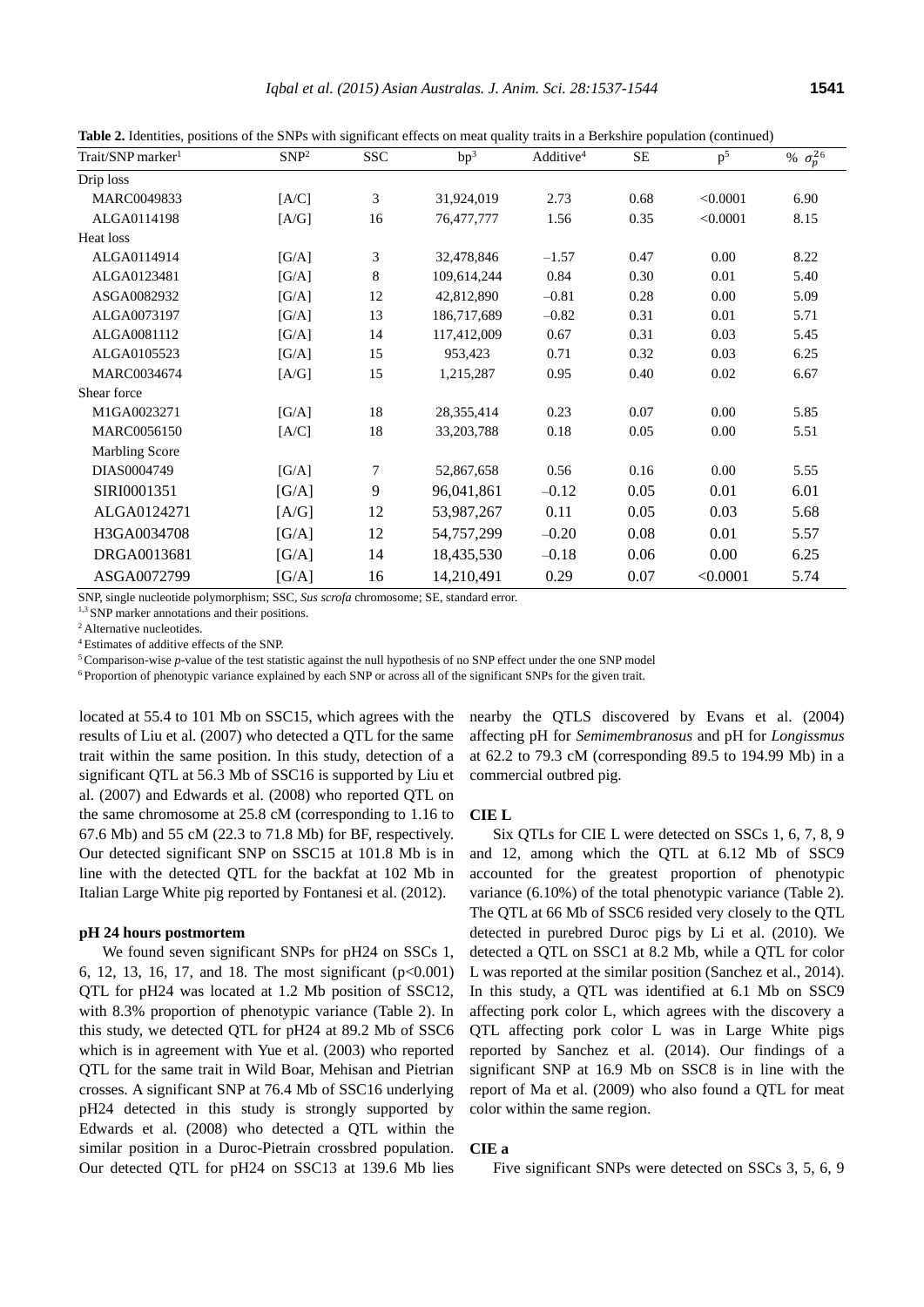and 11 for redness of pork color (CIE a), among which the QTL at 81.5 Mb of SSC6 explained the greatest proportion of variance of 7.2% (Table 2). Our finding of a QTL on SSC5 at 13.5 Mb is supported by Li et al. (2010) who detected a QTL underlying pork color in the similar region.

#### **CIE b**

Seven QTLs were detected for CIE b on SSCs 1, 4, 7, 9, 11 and 17, among which two QTLs were located on SSC4. The QTL at 30.1 Mb on SSC7 explained the greatest proportion of phenotypic variance of 7.1% (Table 2). Our detected QTL for CIE b at 111.8 Mb on SSC4 resided within the QTL region affecting Japanese color scores (Van Wijk et al., 2007). Ponsuksili et al. (2014) reported a QTL for CIE b at 114.7 Mb on SSC4 which is located very close (111.8 Mb) to our detected significant SNP on SSC 4.

# **Filtering**

Two significant SNPs for filtering were found at 7 Mb and 141.3 Mb of SSCs 1 and 9, respectively. Each of the two SNPs explained the same proportion of the phenotypic variance of 6% (Table 2).

#### **Drip loss**

We identified two QTLs affecting drip loss percentage in pork on SSCs 3 and 16 at 31.9 Mb and 76.4 Mb, respectively (Table 2). At the region of the QTL on SSC3, Liu et al. (2007) reported a QTL for drip loss in Duroc-Pietrain crossbred pigs.

#### **Heat loss**

Seven QTLs for heat loss were detected on SSCs 3, 8, 12, 13, 14, and 15, among which two QTL were located on SSC15 at 953 kb and 1.2 Mb, respectively (Table 2). The greatest proportion of variance (8.2%) was accounted for by the SNP at 32.4 Mb of SSC3 (Table 2). We detected a significant SNP at 0.95 Mb on SSC15 which agrees with the detection of a QTL for heat loss by Rohrer et al. (2006) lying close to our detected significant SNP.

#### **Shear force**

Two QTLs for SF was detected on SSC18 at 28.3 Mb and 52.8 Mb, respectively. The greatest proportion of phenotypic variance (5.8%) of the total variance was explained by the QTL at 28.3 Mb (Table 2).

# **Marbling score**

Six significant QTLs for marbling score in pork were found on SSCs 7, 9, 12, 14, and 16. We found two QTLs on SSC12 affecting marbling at 53.9 Mb and at 54.7 Mb which is similar to the report of Luo et al. (2012) who identified significant SNPs in the similar position in Large White-Minzhu and Duroc-Pietrain crossbred pigs.

#### **Candidate genes**

According to the functional biological role of genes, candidate genes were searched within 500 kb downstream/upstream of the detected SNPs. Noticeably; five candidate genes were identified nearby the significant SNPs for meat and carcass quality traits (Table 3). Gene annotation was done using *Sus scrofa* (pig) genome build 9.2. For the two significant SNPs on SSCs 12 and 16 associated with CWT, we found two candidate genes namely protein kinase C, Alpha (*PRKCA*) and survival of motor neuron (*SMN*). The *PRKCA* gene has positive role in mitotic cell cycle, negative regulation of cell proliferation (www.ncbi.nlm.nih.gov) hence affects growth and CWT in pigs. The *SMN1* gene located on SSC16 nearby the significant SNP affecting CWT in Berkshire is known to cause skeletal muscle wasting in pigs when it is deleted or mutated (Jeffrey and Randall, 2011) thereby has influence in pig CWT. Two candidate genes myxovirus resistance 1 (*MX1*) and myxovirus resistance 2 (*MX2*) were found nearby the significant QTL affecting BF in Berkshire on SSC13. The gene, *MX1*, contributes to meat quality attributes such as marbling in pig (Feng et al., 2012), while the gene *MX2*, affects rib fat in pig (Fowler et al., 2013). Moreover, the gene solute carrier family 24 member 5 (*SLC24A5*), located nearby the identified QTL for pork color (CIE b) on SSC1, is found to affect pigmentation (Rambow et al., 2008) thereby might have some influence on pork color.

#### **CONCLUSION**

In this study, 55 significant SNPs (QTL) for pork

**Table 3.** Lists of functional candidate genes that are located near the significant SNPs for carcass quality traits

| Trait                                                                                                                     | SNP marker        | $SSC^b$ | bp <sup>1</sup> | Candidate genes <sup>2</sup>     | Functional biological roles                                     |  |
|---------------------------------------------------------------------------------------------------------------------------|-------------------|---------|-----------------|----------------------------------|-----------------------------------------------------------------|--|
| <b>CWT</b>                                                                                                                | MARC0025918       | 12      | 10,777,057      | <b>PRKCA</b>                     | Regulation of cell proliferation, mitotic cell cycle            |  |
|                                                                                                                           | ALGA0091627       | 16      | 45,233,814      | SMN1                             | Skeletal muscle wasting                                         |  |
| <b>BFT</b>                                                                                                                | ASGA0059060       | 13      | 149,427,695     | MX1                              | Average backfat thickness, fiber percentage, average daily gain |  |
|                                                                                                                           |                   |         |                 | MX2                              | Fatness in pig                                                  |  |
|                                                                                                                           | CIE b M1GA0001181 |         | 128,666,168     | SLC <sub>24</sub> A <sub>5</sub> | Pigmentation                                                    |  |
| <b>COO</b> Corrected to the correct OWT control contribution DET 1. the distance OID Occupation Literational de DE debute |                   |         |                 |                                  |                                                                 |  |

SC, *Sus scrofa* chromosome; CWT, carcass weight; BFT, backfat thickness; CIE, Commission Internationale de l'Eclairage

<sup>1</sup> The marker position.

<sup>2</sup> Genes located within 500 kb downstream/upstream of the detected SNP markers.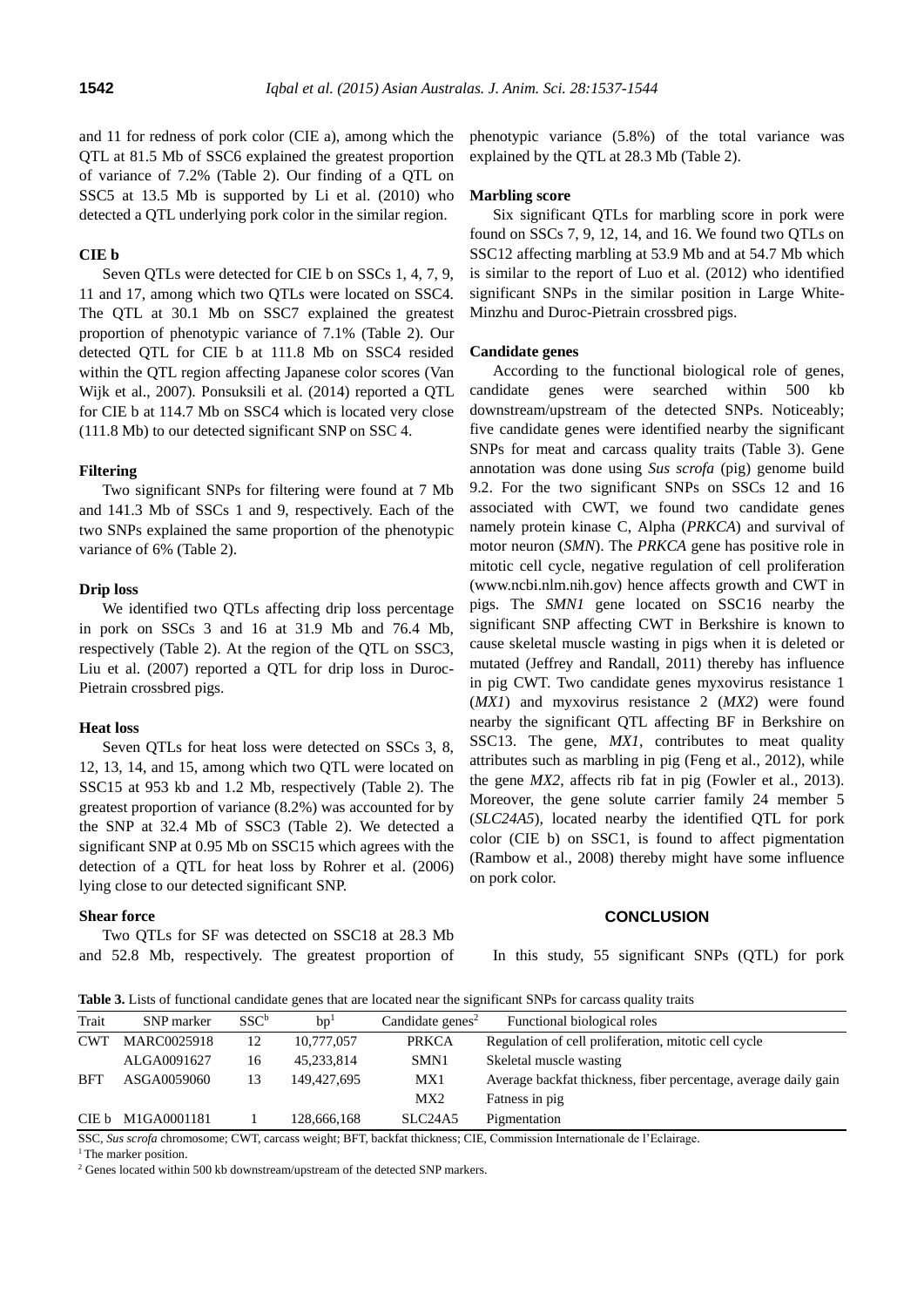quality were detected in a Berkshire population. Among the QTL, two QTL on SSC12 and SSC16 for pH24 post mortem were also found to be involved in pork color and drip loss, respectively, indicating a pleiotropic effect. Four candidate genes based on biochemical and physiological roles relevant to meat and carcass quality traits were discovered within 1 Mb distant to the significant markers. The detected QTL need to be validated in other Berkshire population to be used as potential markers via markerassisted selection programs, which will improve meat and carcass quality traits in a more effective and efficient way than traditional selection and breeding schemes.

#### **CONFLICT OF INTEREST**

We certify that there is no conflict of interest with any financial organization regarding the material discussed in the manuscript.

#### **ACKNOWLEDGMENTS**

This research was supported by a grant (PJ01108301) from the Next Generation BioGreen 21 Program, Rural Development Administration, Republic of Korea.

#### **REFERENCES**

- Bonneau, M. and B. Lebret. 2010. Production systems and influence on eating quality of pork. Meat Sci. 84:293-300.
- Davoli, R. and S. Braglia. 2007. Molecular approaches in pig breeding to improve meat quality. Brief. Funct. Genomic. Proteomic. 6:313-321.
- Edwards, D. B., C. W. Ernst, N. E. Raney, M. E. Doumit, M. D. Hoge, and R. O. Bates. 2008. Quantitative trait locus mapping in an F2 Duroc×Pietrain resource population: II. Carcass and meat quality traits. J. Anim. Sci. 86:254-266.
- Evans, G. J., E. Giuffra, A. Sanchez, S. Kerje, G. Davalos, O. Vidal, S. Illan, J. L. Noguera, L. Varona, I. Velander, O. I. SouthwoodI, D. J, de Koning, C. S. Haley, G. S. Plastow, and L. Andersson. 2004. Identification of quantitative trait loci for production traits in commercial pig populations. Genetics 164: 621-627.
- Falconer, D. S. and T. F. C. Mackay. 2006. Introduction to Quantitative Genetics. 4th ed. Longman Group Ltd., Essex, England.
- Feng, Z. M., X. Zhou, H. Shao, X. F. Kong, Y. L. Yin, and R. Huang. 2012. Genotyping of five Chinese local pig breeds focused on meat quality by using PCR-RFLP based on halothane and Mx1. J. Food Agric. Environ. 10(3&4):840-845.
- Fontanesi, L., G. Schiavo, G. Galimberti, D. G. Calò, E. Scotti, P. L. Martelli, L. Buttazzoni, R. Casadio, and V. Russo. 2012. A genome wide association study for backfat thickness in Italian Large White pigs highlights new regions affecting fat deposition including neuronal genes. BMC Genomics 13:583.
- Fowler, K. E., R. Pong-Wong, J. Bauer, E. J. Clemente, C. P. Reitter, N. A. Affara, S. Waite, G. A. Walling, and D. K.

Griffin. 2013. Genome wide analysis reveals single nucleotide polymorphisms associated with fatness and putative novel copy number variants in three pig breeds. BMC Genomics 14:784.

- Goddard, M. E. and B. J. Hayes. 2009. Mapping genes for complex traits in domestic animals and their use in breeding programmes. Nat. Rev. Genet. 10: 381-391.
- Goodwin, R. and S. Burroughs. 1995. Genetic Evaluation Terminal Line Program Results. National Pork Producers Council, Des Moines, IA, USA.
- Jeffrey J. W. and S. P. Randall. 2011. Genetic modifications of pigs for medicine and agriculture. Mol. Reprod. Dev. 78:879- 891.
- Lee, S. H., B. H. Choi, D. Lim, C. Gondro, Y. M. Cho, C. G. Dang, A. Sharma, G. W. Jang, K. T. Lee, D. Yoon, S. H. Lee, H. K. Yeon, B. S. Yang, H. S. Kang, and S. K. Hong. 2013. Genomewide association study identifies major loci for carcass weight on BTA14 in Hanwoo (Korean Cattle). PLoS ONE 8(10): e74677.
- Li, H. D., M. S. Lund, O. F. Christensen, V. R. Gregersen, P. Henckel and C. Bendixen. 2010. Qunatitative trait loci analysis of swine meat quality traits. J. Anim. Sci. 88:2904-2912.
- Liu, G., D. G. J. Jennen, E. Tholen, H. Juengst, T. Kleinwachter, M. Holker, D. Tesfaye, G. Un, H. J. Schreinemachers, E. Murani, S. Ponsuksili, J. J. Kim, K. Schellander, and K. Wimmers. 2007. A genome scan reveals QTL for growth, fatness, leanness and meat quality in a Duroc-Pietrain resource population. Anim. Genet. 38:241-252.
- Luo, W., S. Chen, D. Cheng, L. Wang, Y. Li, X. Ma, X. Song, X. Liu, W. Li, J. Liang, H. Yan, K. Zhao, C. Wang, L. Wang, and L. Zhang. 2012. Genome-wide association study of porcine hematological parameters in a large White  $\times$  Minzhu F2 resource population. Int. J. Biol. Sci. 8:870-881.
- Ma, J., J. Ren, Y. Guo, Y. Duan, N. Ding, L. Zhou, L. Li, X. Yan, K. Yang, L. Huang, Y. Song, J. Xie, D. Milan, and L. Huang. 2009. Genome-wide identification of quantitative trait loci for carcass composition and meat quality in a large-scale White Duroc×Chinese Erhualian resource population. Anim. Genet. 40:637-647.
- Meuwissen, T. H. E., B. J. Hayes, and M. E. Goddard. 2001. Prediction of total genetic value using genome-wide dense marker maps. Genetics 157:1819-1829.
- Neter, J., W. Wasserman, and M. H. Kutner. 1990. Applied linear statistical models. 3rd ed. Irwin, Boston, MA, USA.
- NPPC. 2000. Pork composition and quality assessment procedures. National Pork Producers Council, Des Moines, IA, USA.
- Pierzchala, M., D. Cieslak, G. Reiner, H. Bartenschlager, G. Moser, and H. Geldermann. 2003. Linkage and QTL mapping for *Sus scrofa* chromosome 17. J. Anim. Breed. Genet. 120:132-137.
- Ponsuksili, S., E. Murani, N. Trakooljul, M. Schwerin, and K. Wimmers. 2014. Discovery of candidate genes for muscle traits based on GWAS supported by eQTL-analysis. Int. J. Biol. Sci. 10:327-337.
- Purcell, S., B. Neale, K. Todd-Brown, L. Thomas, M. A. Ferreira, D. Bender, J. Maller, P. Sklar, P. I. de Bakker, M. J. Daly, and P. C. Sham. 2007. PLINK: a tool set for whole-genome association and population-based linkage analyses. Am. J. Hum. Genet. 81:559-575.
- Rambow F., G. Piton, S. Bouet, J. J. Leplat, S. Baulande, A.